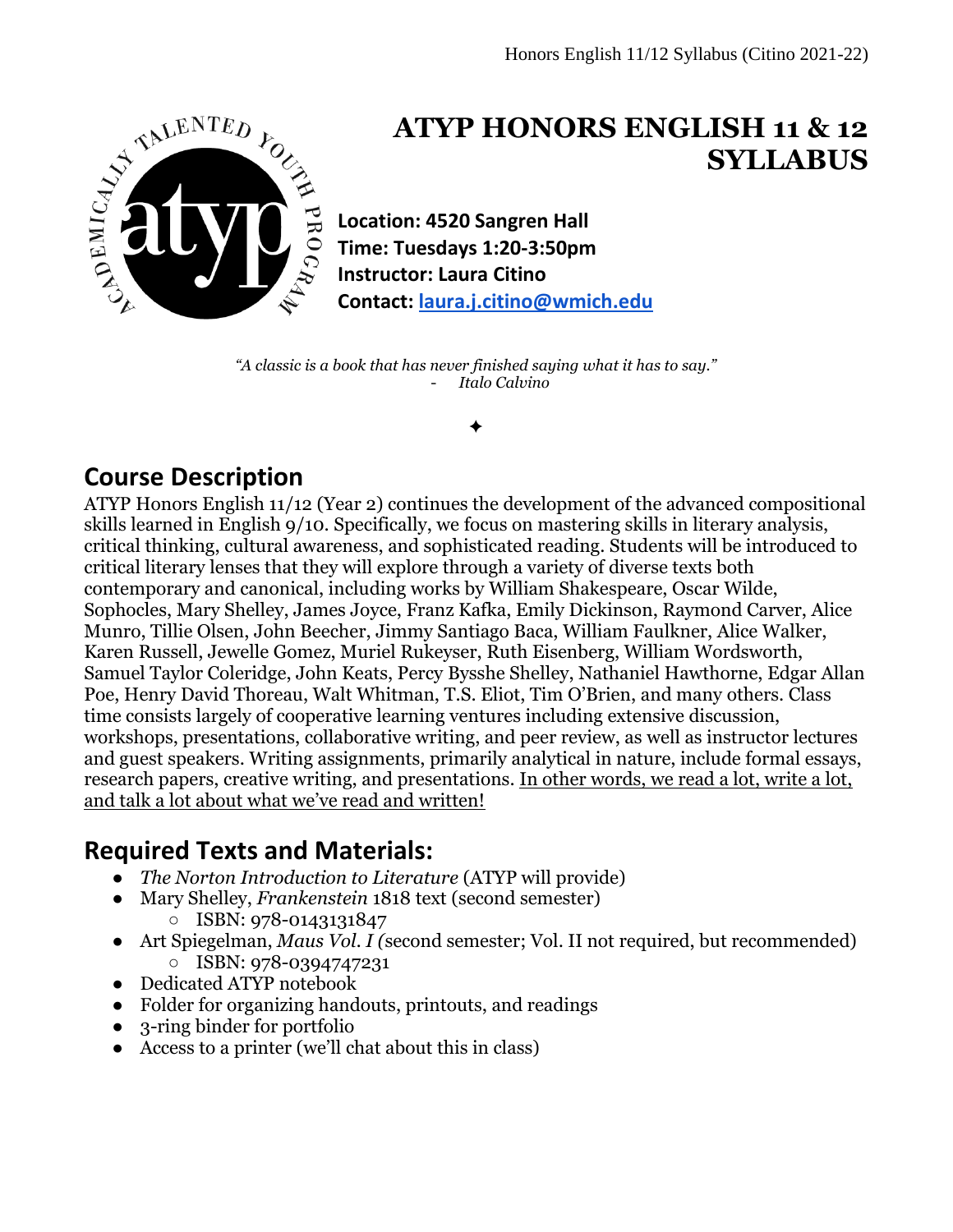## **Course Objectives**

- To critically analyze ideas and techniques used in a variety of written works
- To write critically, competently, and confidently about life and literature
- To develop an effective writing process that can be used across disciplines and genres
- To evaluate written work for effectiveness, clarity and flow, appropriate academic conventions, and cohesive, creative inquiry
- To develop revision skills alongside a robust writing and rewriting process
- To develop a strong scholarly eye, sense of academic inquiry, and ability to contribute vigorously and intentionally to class discussions
- To function as a productive, helpful, and engaged member of a writing community
- To identify, appreciate, and practice wielding the power of the written word

## **Tentative Schedule**

| <b>Themes</b>                             | # of Weeks |
|-------------------------------------------|------------|
| Summer Reading/Paradigm Shifts            | 4 weeks    |
| <b>Critical Lenses</b>                    | 4 weeks    |
| Comedy and Tragedy                        | 4 weeks    |
| Hamlet                                    | 5 weeks    |
| <b>Research Paper/Conspiracy Theories</b> | 4 weeks    |
| Romanticism to Modernism                  | 5 weeks    |
| Frankenstein                              | 4 weeks    |
| Maus/Visual Media                         | 4 weeks    |
|                                           |            |

## **Policies and Requirements**

Generally, I refer you to the standard Rules and Responsibilities memo that was mailed to you. Please specifically review "Avoiding Digital Distractions" and "Organizing for ATYP English."

**Homework:** Due twice!

- **First**, via the Dropbox on eLearning by 10:00pm Monday, the night before class meets, unless otherwise specified.
- **Second**, you will also turn in printed copies of all homework at the beginning of each class period (again, unless otherwise specified). Graded work will then be returned you to within reasonable timeframes. This includes all work EXCEPT Notebook Rocket Fuel.
- **Bonus Third Point**, a reminder to keep all your graded homework organized. Putting it right into your binder once you get it back is a great way to ensure portfolio time is smooth sailing. More specifics on homework below.

**Digital Organization:** You should use Google Drive or another file folder organization system of your choosing. Create folders for each week of class, organize by semester, and keep your files properly labeled. You have access to Google apps through WMU: [wmich.edu/google.](https://wmich.edu/google)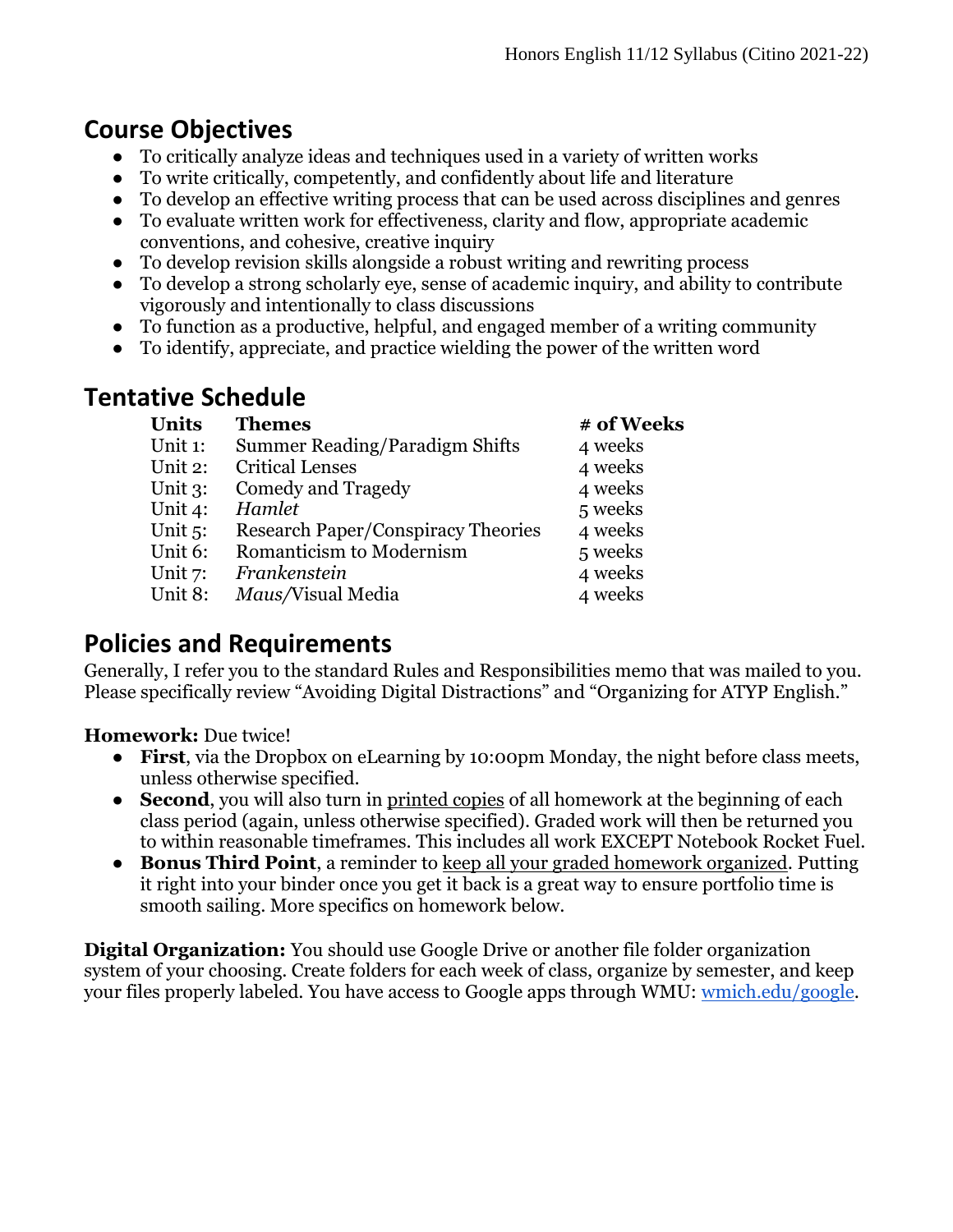Late/missing work: Should be avoided at all costs! I will contact you and copy your adults (noooooo) when you miss a due date. I reserve the right to cap chronically/egregiously late work at a check (i.e., chronically late work may not be eligible for a check-plus) or not accept it at all. I am more likely to be amenable to extensions if you let me know beforehand about potential conflicts.

**Missing all/part of class, arriving late, or leaving early:** Requires an email from an adult in your life OR an email from you with an adult copied in it explaining the absence. Repeated absences will require further discussion between me, you, and your adults.

**Electronics Policy:** Cell phones and laptops are, for better or worse, part of our modern lives, and after this year we might be even more attached to them than usual. So, let's aim for brief and utilitarian use of technology while in class. **You are allowed to use your laptop in class for taking notes, pulling up readings, researching discussion questions, and looking up author info**, but I want the cell phones stowed away while class is in session. This same rule applies to me too!

### **Student Expectations**

- Thoughtful, thorough, and timely completion of all assignments
- Close, careful reading of all assigned material
- Energetic participation and respectful attentiveness during class
- Conduct in keeping with university environment
- Professionalism and engagement, i.e. willingness to participate in class activities, keep notes, help others, arrive on time, be professional in correspondence, and contribute to the positive community of the class.
- Frequent and consistent checking of and participation in communication with me and the class: email, eLearning, Teams when appropriate, etc.
- Articulation of ideas, beliefs, and opinions AND demonstrated respect for those of other writers/thinkers we encounter, as well as your fellow classmates (and me!)
- **Overall, your success in this class is your primary responsibility, with me providing collaborative support.** Communicate difficulties with your coursework (or of any sort) with me ahead of time, or in as timely a manner as possible.

## **Course Expectations**

ATYP is basically the best thing. The expectations are greater, and so are the rewards. I will not assign busywork—classes and assignments are carefully planned and consistent with the course objectives. I will provide written comments on your essays and require revisions. **You can expect roughly 6-8 hours of homework each week**. You must manage your time wisely when it comes to completing ATYP assignments. It is easy to tell which assignments have been completed at the last minute. Falling behind and then catching up is both very difficult and stressful. It is my hope that you find the homework challenging, instructive, engaging, and fun.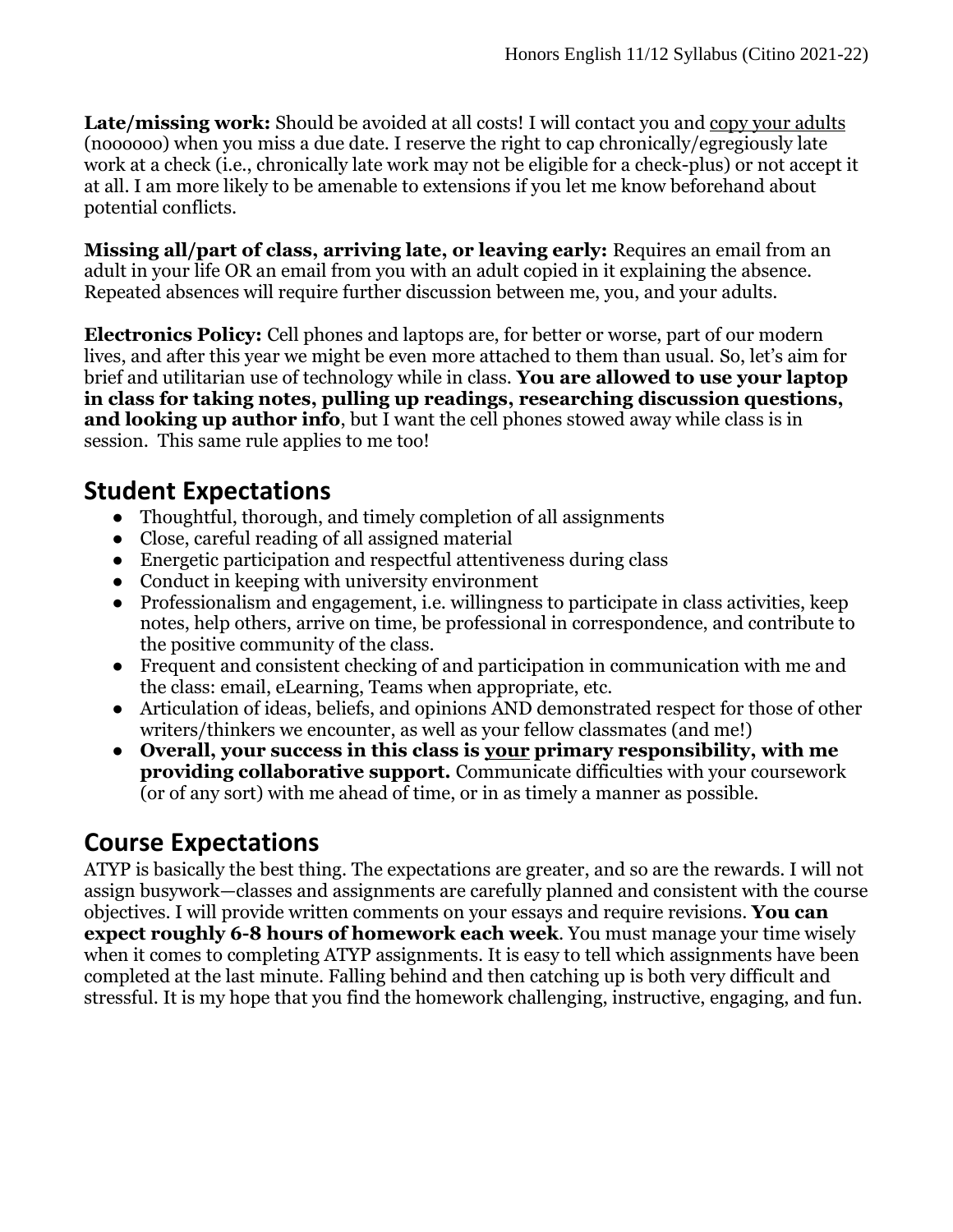### **Assignments**

There will be a lot of them, of many different kinds! All homework will be labeled with Name, Week Number, and Assignment, single-spaced, with a clever and interesting title centered one space above paper body. All file names for Dropbox will follow this format: Student Name - Week # and Assignment Type - REV (if applicable).

**Weekly Writings**: A 2-4 page piece of analytical writing requiring formal essay structure and textual evidence. Typed, **1.5 spaced**, 12 pt Times New Roman font, 1" margins. Graded on the check system (below). **Expect ~2-3 hours of work.**

**Journals:** A minimum one page response; some will be more directed and others freeform or creative. Typed, **single-spaced**, 12 pt Times New Roman font, 1" margins. Journals are for experimenting and thinking out loud; I encourage you to take risks and try out ideas. To that end, they do NOT require a formal essay structure (intro, conclusion, etc.) of weekly writings, though literary responses still require quotes and textual evidence. Graded on the check system. **Expect** ~**45-60 minutes of work.**

**Unit Essays and Projects:** For Units 1, 2, 5, and 7, you will complete a ~4-6 page formal essay. Prewriting and/or drafting will be assigned; you will also peer edit AND revise them. Typed, **double-spaced**, 12 pt Times New Roman, 1" margins. The remaining unit projects will be creative in nature. All are graded on letter grade system. **Expect 4-6 hours of work.** 

**Vocabulary and Grammar**: Some weeks will include an integrated vocabulary assignment and/or grammar challenge. You might copy down definitions, find examples in texts, and/or actively use certain grammar tools in your written work. These are mandatory! **Skipping these challenges can result in an automatic**  $√-$  **on the assignment.** 

**Notebooks:** A dedicated ATYP notebook will be a) brought TO and actively used IN class every week, b) used extensively OUTSIDE of class for reading notes, prewriting, etc., and c) used exclusively FOR this class. Additional prompts AKA Notebook Rocket Fuel will get you thinking outside the box. Notebook work is neither optional nor an afterthought; see separate rubric for more details. Graded on check system at midterms and finals.

**Engagement and Professionalism:** See above Student Expectations and separate rubric for more details. Graded on check system, twice a semester (midterm and final).

**Revision and Portfolio:** All assignments that do not receive an initial  $\sqrt{\frac{1}{A}}$  will be revised unless otherwise specified. I recommend that you build revision into your regular homework routine, and it will also be dictated into some weeks' homework. You will turn in revisions, labeled as such with changes highlighted, to both the same Dropbox folder as the initial assignment and physically printed to me. Note that "revisions" almost always mean "rewriting," not just "editing." **I expect that by Year 2 you are able to accomplish the kind of substantial revision that both deserves a grade bump AND demonstrates progress in your writing and thinking abilities.** If not, we'll get you there!